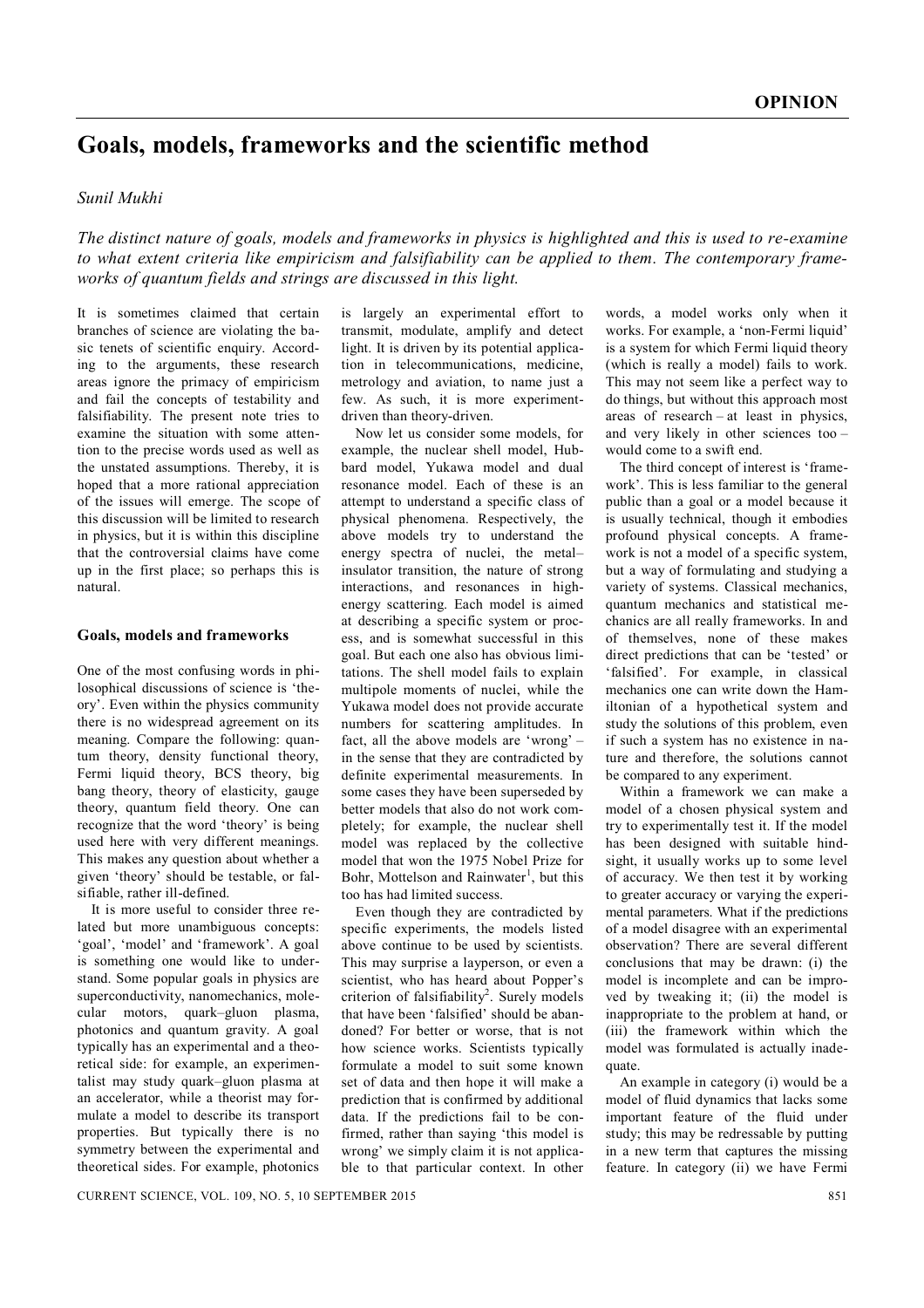liquid theory, mentioned above, which is inappropriate to describe certain classes of materials. Category (iii) is exemplified by the fact that the hydrogen atom simply cannot be described by any Hamiltonian within classical mechanics. One might say the framework of classical mechanics is thereby falsified and replaced by quantum mechanics. But it is better not to think of frameworks as 'falsified'. They remain useful in some situations, but lack applicability in others. This is why we continue to teach and use classical mechanics, more than a century after it was officially 'falsified'.

Within frameworks, one often finds mechanisms or effects. These originate in a particular physical situation, but often turn out to be more general. Some examples are the Raman effect, the Meissner effect, the Zeeman effect, the Mossbauer effect and the confinement mechanism. Within this list one should include certain types of behaviour, such as phase transitions and asymptotic freedom, and even symmetries like conformal invariance. It is well known that the Meissner effect describes superconductivity in materials and is essentially the same as the Higgs mechanism which describes the electroweak interactions of fundamental particles. Thus two vastly differing physical systems rely on the same mechanism. We will return to this example below.

An illustration of this kind of generality is the notion of 'renormalization group evolution', a phenomenon encountered in physics across many different areas. This teaches us how to follow the evolution of any microscopic system over a change in the effective length scale, and introduces the notion of 'fixed point', a universal behaviour to which a wide class of different systems may converge. This notion originated in particle physics in 1954 and was developed by Kadanoff and Wilson in the 1960s and 70s in the context of statistical systems. Wilson won the 1982 Nobel Prize in Physics for this far-reaching work<sup>3</sup>. Wikipedia<sup>4</sup> tells us that 'The renormalization group was initially devised in particle physics, but nowadays its applications extend to solid-state physics, fluid mechanics, cosmology and even nanotechnology.'

There is a profound lesson here. A mechanism like renormalization group evolution does not even know what system we are talking about. It would be

absurd to ask whether it is falsiable. In order to test it, one has to first propose a model where it is applicable and then test that model. When the renormalization group idea was proposed in 1954, quarks had never been thought of. Subsequent developments led to the formulation of a model of quark interactions: quantum chromodynamics or QCD. Within this model, written in the early 1970s by Gross, Politzer and Wilczek, the renormalization group plays a crucial role. The model was experimentally verified<sup>5</sup> and won these authors the 2004 Nobel Prize<sup>6</sup>.

To summarize the discussion thus far, frameworks and mechanisms are not 'verified' or 'falsified'. They are applicable and useful, or not – depending on the system under consideration. History teaches us that the most powerful frameworks apply in a variety of contexts to situations that could not have originally been anticipated. This makes them incredibly valuable.

## **Quantum field theory**

The framework that describes elementary particles and fundamental forces is quantum field theory (QFT). It encapsulates both classical and quantum mechanics and extends them to the relativistic domain. QFT was originally formulated by Feynman, Schwinger and Tomonaga<sup>7</sup> to study the quantum theory of electromagnetism, leading to the model of quantum electrodynamics or QED. Historically the study of QFT (the framework) and QED (the model) went hand in hand, but such a coincidence need not always hold. Had QFT already been invented for some other purpose, physicists interested in QED would have simply taken over its methods and results, and progress in the latter field would have been faster.

As is well-known, QFT also has applications to condensed matter physics. It can be reformulated to describe a manybody system such as a crystal with local interactions between different sites. The framework is essentially the same, but the physical models one studies are quite different, being related to excitations in some material rather than to elementary particles in a vacuum. This fact has played an important role in 20th century physics. An excellent example is the theoretical proposal and experimental discovery of weak vector bosons. Such particles were proposed by Schwinger<sup>8</sup> in the late 1950s as mediators of the weak interactions. By the early 1960s, many physicists were looking for a mechanism to assign a mass to such particles without contradicting gauge invariance, a crucial consistency condition. A possible mechanism was first suggested in 1963 by Anderson<sup>9</sup>, using an analogy with the Meissner effect in superconductors. These embryonic ideas were converted in 1964, by Englert and Brout<sup>10</sup>, and Higgs $^{11}$ , into a generic mechanism within QFT: the Higgs mechanism.

At that time there was no definite prediction of how the Higgs mechanism should be tested, and no definite model – just a mechanism within a framework. But by the end of the 1960s, using both the Higgs mechanism and a novel class of QFT models due to Yang and Mills<sup>12</sup> which dated back to 1954, a single unified model of the electromagnetic and weak interactions was achieved by Glashow, Salam an Weinberg<sup>13</sup>. This model had many predictions some of which, like the existence of W and Z bosons, were soon tested – at first indirectly and then directly. Other predictions like the Higgs boson were only verified after 50 years. Incidentally, this story makes it plausible that future predictions in physics may take more than the human lifespan to be verified. As scientists we are obliged to accept this humbling possibility.

In the meanwhile, a model of the strong interactions (QCD) was proposed in 1973 and this relied on a different mechanism in QFT called confinement. QCD and the electroweak theory together form what is today called the standard model of fundamental interactions. This describes all elementary particles in nature and all the fundamental interactions among them, except gravity, and is a stunning success at extremely high levels of precision. Such an all-encompassing model was surely not anticipated by Feynman and co-workers when they initially formulated QFT. However, if they had been different people, or the age had been different, they might have ambitiously declaimed in 1948 that the QFT framework would enable a model of all the fundamental forces relevant for terrestrial particle physics – a 'theory of everything'. For saying this they would probably have been ridiculed, but they would have been correct in a very precise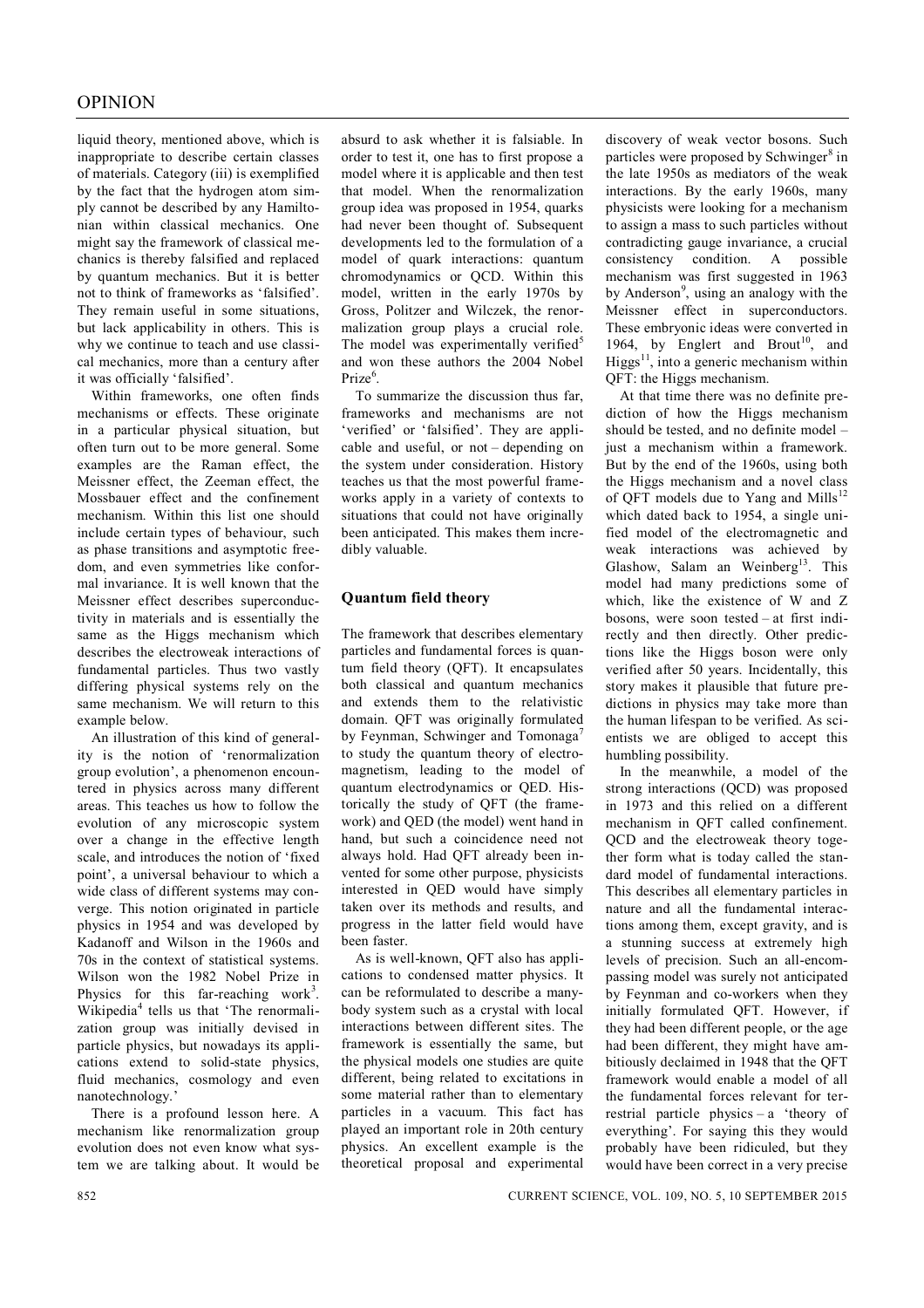sense (It goes without saying that such a 'theory of everything' would not explain the behaviour of very complex systems and would scarcely spell the end of physics or science. The phrase 'theory of everything' should simply be understood as shorthand for 'model of all fundamental interactions').

### **String models and framework**

It is not widely appreciated that QFT has been falsified, in the same sense as classical mechanics, by an experimental fact. This fact is the existence of gravity. QFT combined with gravity is not 'ultraviolet (UV) complete' and this means it must inevitably break down at very high energies, exactly as classical mechanics breaks down at short distances. One may take the position that we should not worry about this problem until we are able to perform measurements at those energies, but that would be short-sighted. Gravity undeniably exists, and it must be a quantum force like the others; otherwise we could use it to violate the uncertainty principle. This would leave us with a lack of faith in quantum theory itself and one could never be sure when it might break down.

A direction to address this difficulty arose serendipitously with the discovery of string theory. It arose out of a model, but came to constitute an entire framework on its own, much as the framework of QFT arose out of the model of QED. The original string model proposed by Nambu, Susskind and Nielsen<sup>14</sup>, attempted to describe the binding of quarks in a proton. Experiments on deep inelastic scattering indicate a strange property of this binding force: it is stronger at large distances and becomes weaker at short distances. An analogy in classical physics is the behaviour of a rubber band. Hence Nambu *et al*. proposed that quarks behave as if they are connected by a (relativistic, quantum) version of rubber bands. Based on previous experience with QFT, it was possible to develop a formalism to describe this model in some detail, and this framework is string theory. The Nambu–Susskind– Nielsen model remains of interest: it has been successful in explaining certain qualitative features of the strong interactions, and has been considerably refined in the last two decades. It has not yet made accurate numerical predictions about hadrons, but such a breakthrough is very much a possibility.

As has happened before in physics, the string framework is able to encompass far more than was originally imagined. From its initial role as a model for quark interactions it grew to provide a consistent framework of quantum gravity, satisfying the very criterion ('UV completeness') that the framework of QFT fails to satisfy. Indeed the string framework is not especially radical: at low energies and in weakly curved spacetimes it reduces to QFT, just as at long distances and for large systems quantum mechanics reduces to classical mechanics.

Some features of QFT, such as the existence of gauge symmetries, have a more natural explanation in string theory. String theory is intrinsically unified in a way that QFT is not: in the latter one has to postulate an independent field for every particle in nature, while in the former there is a single type of string (that may be open or closed), not made up of anything else, and its excitations describe different particles with different masses and spins. A bold proposal was made in 1984 that using the string framework one may be able to find a complete 'theory of everything', a unified model of all fundamental forces, including gravity.

String-based models are motivated by experimental facts, including the complicated nonlinear nature of gravitational interactions, the known types of gauge interactions, the existence of fermions that are incredibly light relative to the intrinsic energy scale of gravity and the violation of parity. The hope was that a sufficiently compelling model would cause a lot of disparate known facts to fall into place naturally. Such a model could have predictive power even at observable energies. For example, a model that naturally possessed the known  $SU(3) \times SU(2) \times U(1)$  structure of the gauge forces, as well as parityviolating fermions occurring in three generations, as well as a very small cosmological constant (which was thought to be exactly zero in 1984), as well as the absence of extraneous particles and forces, would fit the bill.

Models with specific compelling features are known, but no single 'most compelling' model has been discovered to date. Some of the theoretical leads that were followed do not seem to have led to a definite endpoint. As a result, work on string model-building has been scaled down considerably since the early days, but may revive if a new principle is found that satisfies the rather rigorous physical conditions spelled out above.

#### **Uses of the string framework**

The string framework provides an ultraviolet completion of gravity, and reduces in a smooth and natural way to the general theory of relativity at low energies and for small curvatures. This is reminiscent of the way in which quantum mechanics reduces to classical mechanics in a suitable limit. However, the departure provided by quantum mechanics is radical: one has to abandon familiar notions like position and momentum, and deterministic trajectories in favour of quantum states and operators. In going from general relativity to string theory, such a major change in language is not required. For many purposes one can continue to use the language of general relativity, and incorporate 'stringy corrections' only as needed. From this perspective string theory is general relativity, with the added ability to make precise statements about how gravity could work in regimes where classical relativity would break down.

Because of the reasons described above, any physicist who works with general relativity (either from a theoretical perspective or for applications to cosmology) needs to have a 'policy' on quantum effects. A common policy is to avoid physical regimes where these are important, which is honest even if limited in scope. Another policy, not so honest, is to venture into these regimes ignoring the invalidity of classical relativity. In discussions of singularities, including that associated with the big bang, one is not allowed to use classical gravity – any more than one can use classical mechanics to describe a laser. As one of the most compelling UV completions of gravity known, the string framework therefore has an essential presence today. There can be other compelling completions of gravity besides string theory, and these can equally claim to have an essential presence. The important point is that the need for a high-energy completion of classical gravitation is indisputable.

The string framework has been used in the last two decades to gain an incredibly precise and detailed understanding of